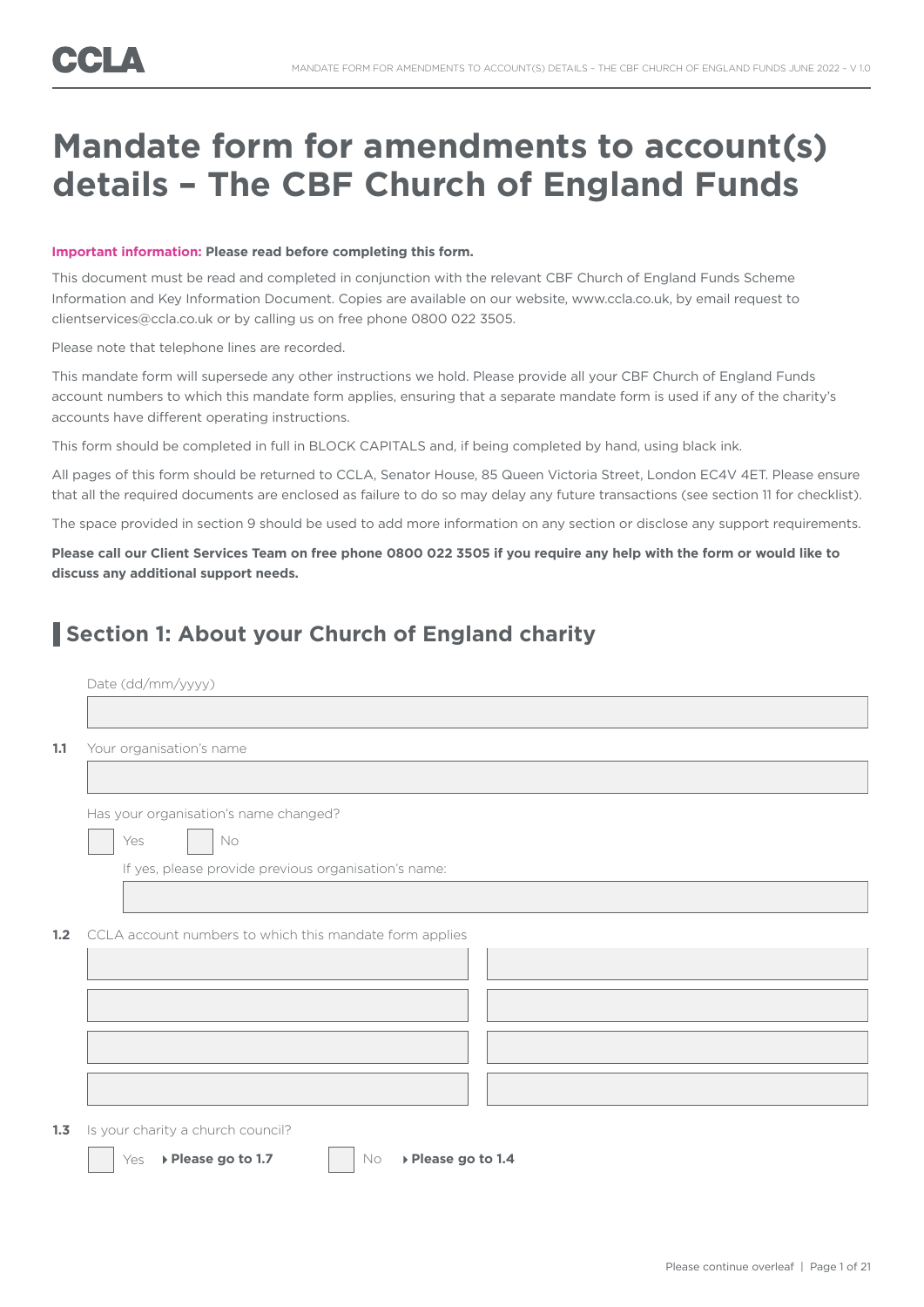|                  | 1.4 Is your charity registered with the Charity Commission for England & Wales?                                                                                                                                  |
|------------------|------------------------------------------------------------------------------------------------------------------------------------------------------------------------------------------------------------------|
|                  | ▶ Please go to 1.5<br>Yes<br>▶ Please go to 1.6<br>No                                                                                                                                                            |
| 1.5              | Charity's registration number                                                                                                                                                                                    |
|                  | ▶ Please go to 1.7                                                                                                                                                                                               |
| 1.6 <sub>1</sub> | HM Revenue & Customs reference number confirming charitable status<br>(You do not have to complete this section if you are a church council or have provided a Charity Commission<br>registration number in 1.5) |
|                  | Note: correspondence from HMRC showing your charity's name or parish, address and HMRC reference number must<br>be supplied in order to confirm charitable status.                                               |
| 1.7              | Does your charity have an office address?                                                                                                                                                                        |
|                  | ▶ Please go to 1.8<br>Yes<br>▶ Please go to 1.9<br>No.                                                                                                                                                           |
| 1.8              | Charity's office address                                                                                                                                                                                         |
|                  |                                                                                                                                                                                                                  |
|                  |                                                                                                                                                                                                                  |
|                  | Postcode                                                                                                                                                                                                         |
|                  |                                                                                                                                                                                                                  |
|                  | General email address                                                                                                                                                                                            |
|                  |                                                                                                                                                                                                                  |
|                  | I agree to CCLA retaining my email information until I request otherwise, on the understanding that my data will only<br>be used according to terms stated on page 21 and will be held securely.                 |
| 1.9 <sub>2</sub> | Is your charity also registered as a limited company?                                                                                                                                                            |
|                  | ▶ Please complete sections 1.10, 1.11 and 1.12<br>▶ Please go to 1.13<br>Yes<br>No.                                                                                                                              |
|                  | 1.10 Company registration number                                                                                                                                                                                 |
|                  |                                                                                                                                                                                                                  |
| 1.11             | Company name (if different from organisation name provided in 1.1)                                                                                                                                               |
|                  |                                                                                                                                                                                                                  |
| 1.12             | Company's registered address (if different from charity's office address provided in 1.8)                                                                                                                        |
|                  |                                                                                                                                                                                                                  |
|                  |                                                                                                                                                                                                                  |
|                  | Postcode                                                                                                                                                                                                         |
|                  |                                                                                                                                                                                                                  |
|                  | 1.13 When does your charity's financial year end? (dd/mm)                                                                                                                                                        |
|                  |                                                                                                                                                                                                                  |
|                  |                                                                                                                                                                                                                  |

*Note: Deposit Fund statements are issued quarterly at the end of March, June, September and December. Statements for the unitised funds and Deposit Fund certificates of balance are issued half yearly and can be sent to coincide with your year-end.*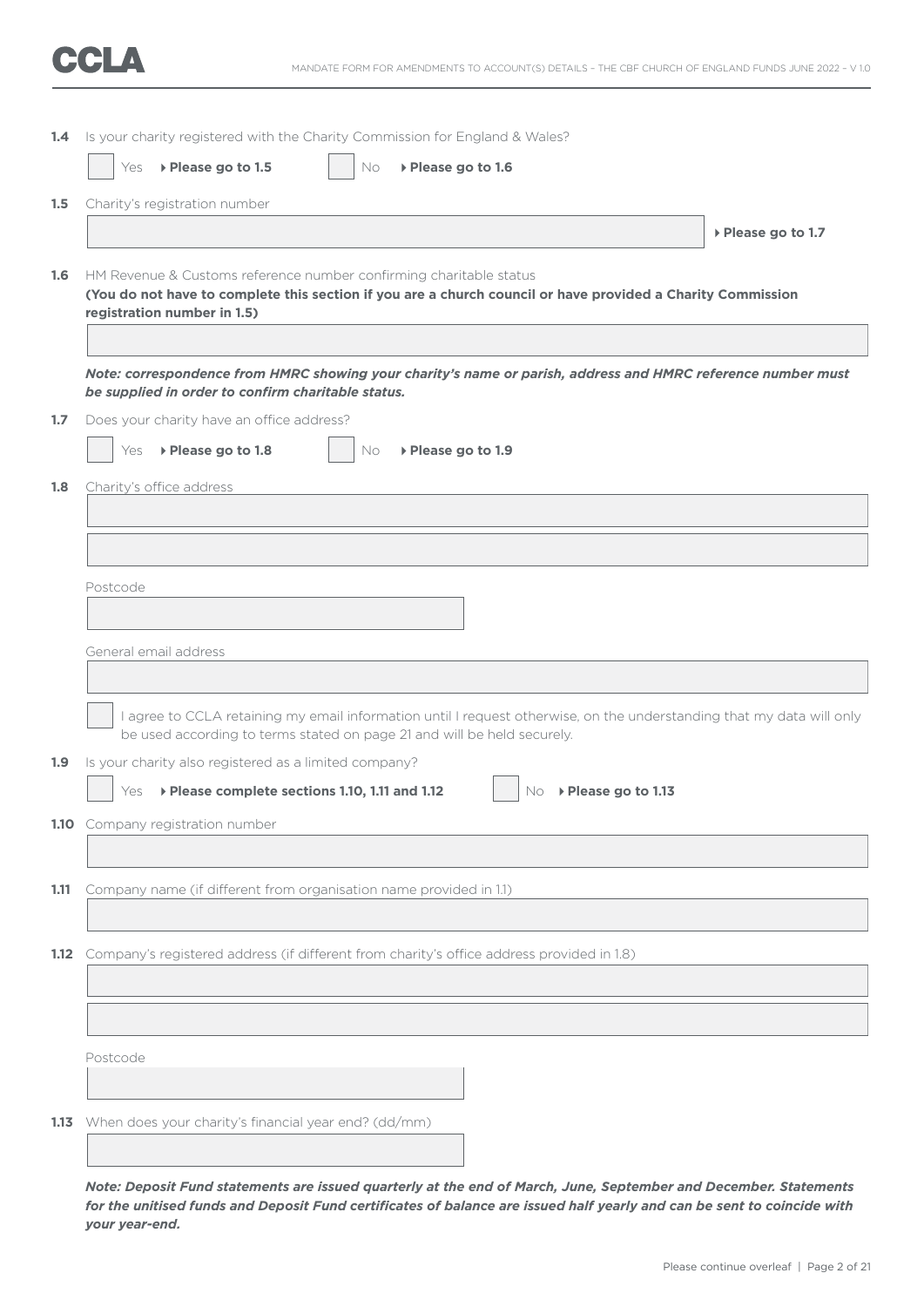## **Section 2: Changes to your charity structure**

|                                                       | Has the legal structure of the charity changed to a limited company or charitable incorporated organisation? |                            |
|-------------------------------------------------------|--------------------------------------------------------------------------------------------------------------|----------------------------|
| Yes > Please go to 2.2                                | No > Please go to section 3                                                                                  |                            |
| 2.2 Is the company limited by shares or by guarantee? |                                                                                                              |                            |
| Shares > Please go to 2.3                             | Guarantee > Please go to 2.4                                                                                 |                            |
|                                                       | Does any individual or entity hold or control 25% or more of the shares or voting rights of the company?     |                            |
| Yes                                                   | No                                                                                                           |                            |
| If yes, please add their details below:               |                                                                                                              |                            |
| Name                                                  |                                                                                                              | Date of birth (dd/mm/yyyy) |
|                                                       |                                                                                                              |                            |
| Position                                              |                                                                                                              | Shareholding               |
|                                                       |                                                                                                              | $\%$                       |
| Home address                                          |                                                                                                              |                            |
|                                                       |                                                                                                              |                            |
|                                                       |                                                                                                              |                            |
|                                                       |                                                                                                              |                            |
| Postcode                                              |                                                                                                              |                            |
|                                                       |                                                                                                              |                            |
|                                                       |                                                                                                              |                            |
| Name                                                  |                                                                                                              | Date of birth (dd/mm/yyyy) |
|                                                       |                                                                                                              |                            |
| Position                                              |                                                                                                              | Shareholding               |
|                                                       |                                                                                                              | $\%$                       |
| Home address                                          |                                                                                                              |                            |
|                                                       |                                                                                                              |                            |
|                                                       |                                                                                                              |                            |
|                                                       |                                                                                                              |                            |
| Postcode                                              |                                                                                                              |                            |
|                                                       |                                                                                                              |                            |
|                                                       |                                                                                                              |                            |
| Name                                                  |                                                                                                              | Date of birth (dd/mm/yyyy) |
|                                                       |                                                                                                              |                            |
| Position                                              |                                                                                                              | Shareholding               |
|                                                       |                                                                                                              | $\%$                       |
| Home address                                          |                                                                                                              |                            |
|                                                       |                                                                                                              |                            |
|                                                       |                                                                                                              |                            |
|                                                       |                                                                                                              |                            |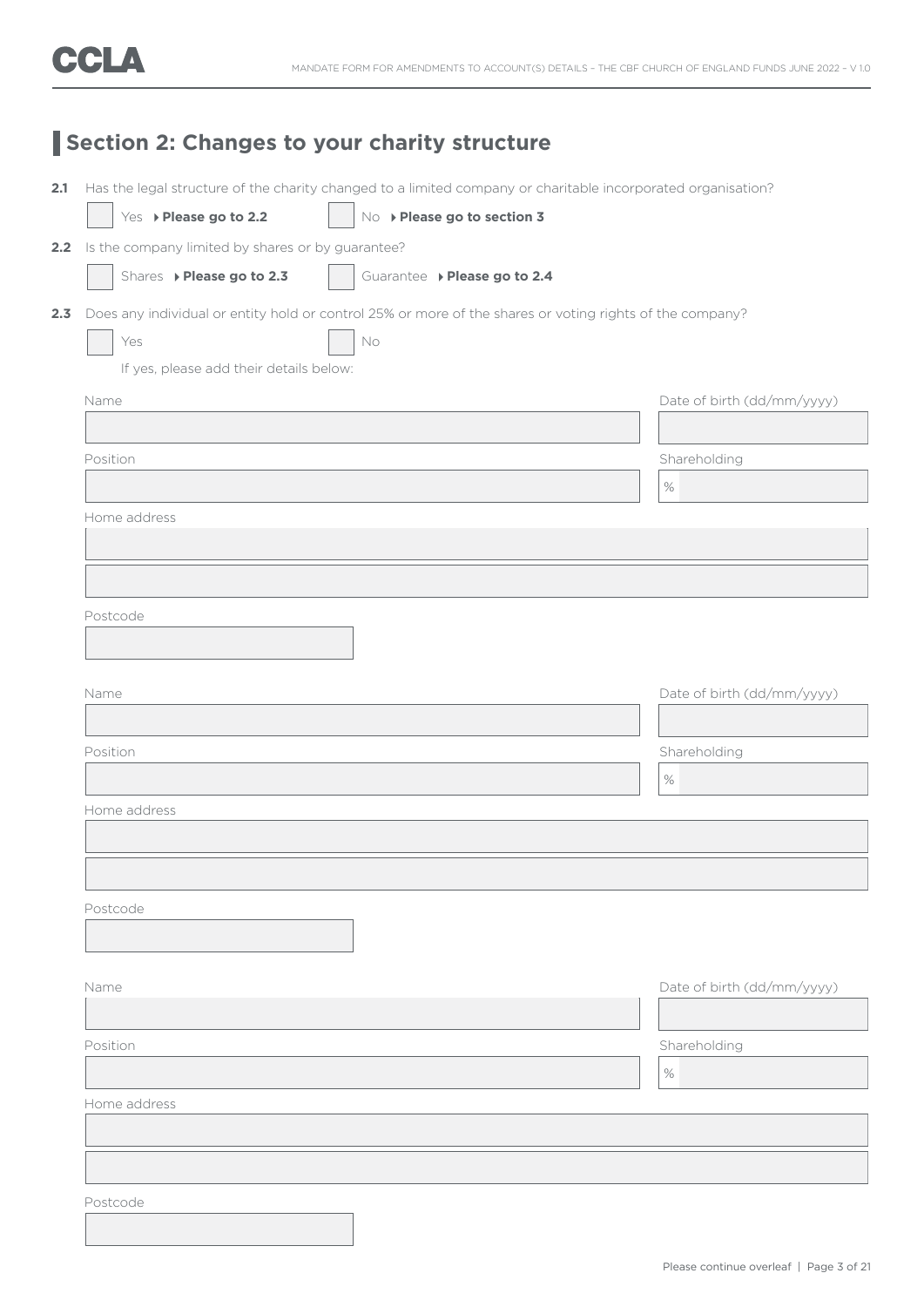| Name         | Date of birth (dd/mm/yyyy) |
|--------------|----------------------------|
|              |                            |
| Position     | Shareholding               |
|              | $\%$                       |
| Home address |                            |
|              |                            |
|              |                            |
| Postcode     |                            |

**2.4** Please provide the name, date of birth and address of all trustees/executive directors of the charity/company.

 If your charity is registered with the Charity Commission, the 'Super User' with access to the Charity Commission records can copy the full information that we require about the trustees from the Charity Commission Register and send a copy of this information with the form.

| Name         | Date of birth (dd/mm/yyyy) |
|--------------|----------------------------|
|              |                            |
| Position     |                            |
|              |                            |
| Home address |                            |
|              |                            |
|              |                            |
| Postcode     |                            |
|              |                            |
| Name         | Date of birth (dd/mm/yyyy) |
|              |                            |
| Position     |                            |
|              |                            |
| Home address |                            |
|              |                            |
|              |                            |
| Postcode     |                            |
|              |                            |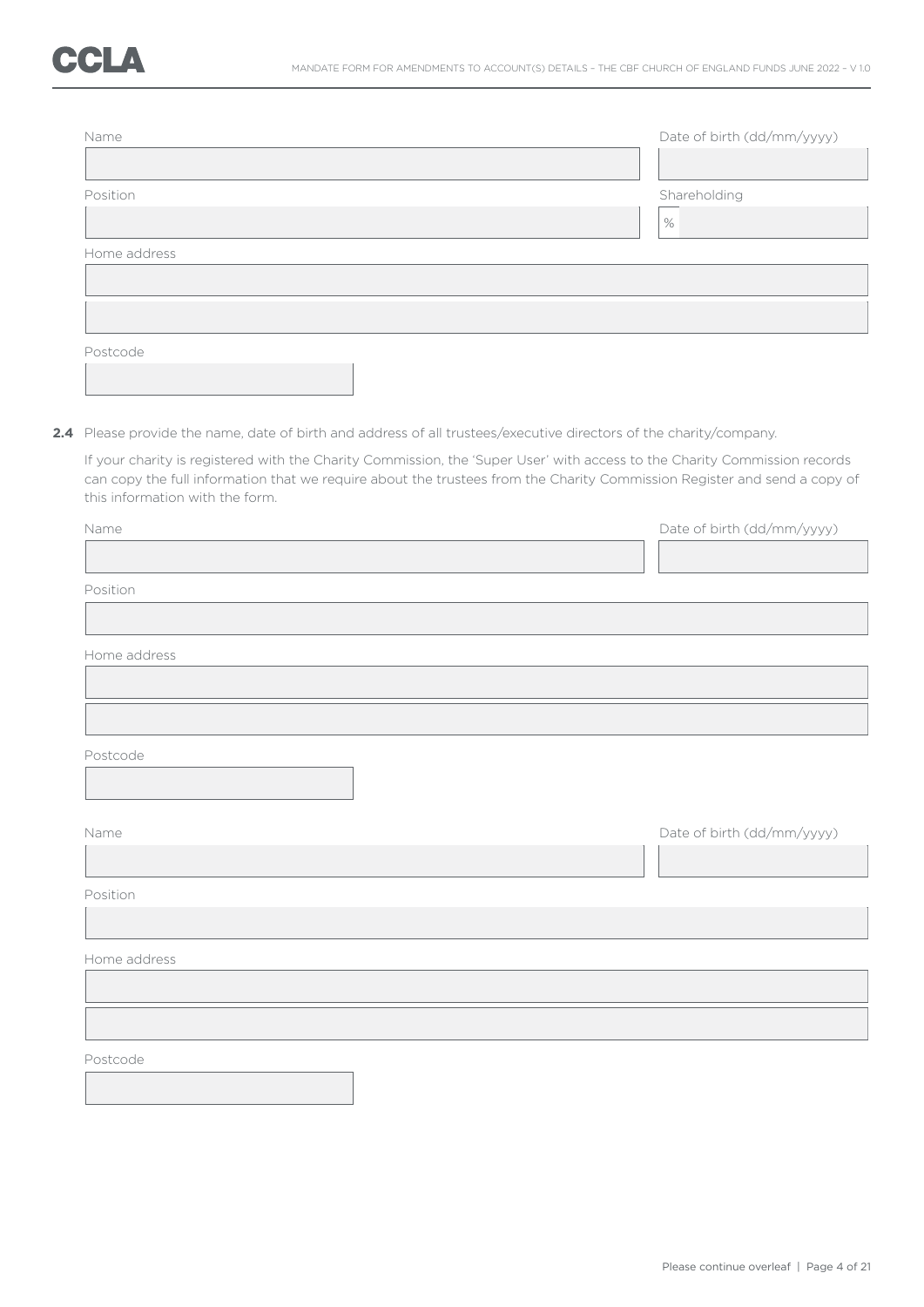

| Name         | Date of birth (dd/mm/yyyy) |
|--------------|----------------------------|
| Position     |                            |
| Home address |                            |
|              |                            |
| Postcode     |                            |
|              |                            |
| Name         | Date of birth (dd/mm/yyyy) |
| Position     |                            |
| Home address |                            |
|              |                            |
| Postcode     |                            |
| Name         | Date of birth (dd/mm/yyyy) |
| Position     |                            |
| Home address |                            |
|              |                            |
| Postcode     |                            |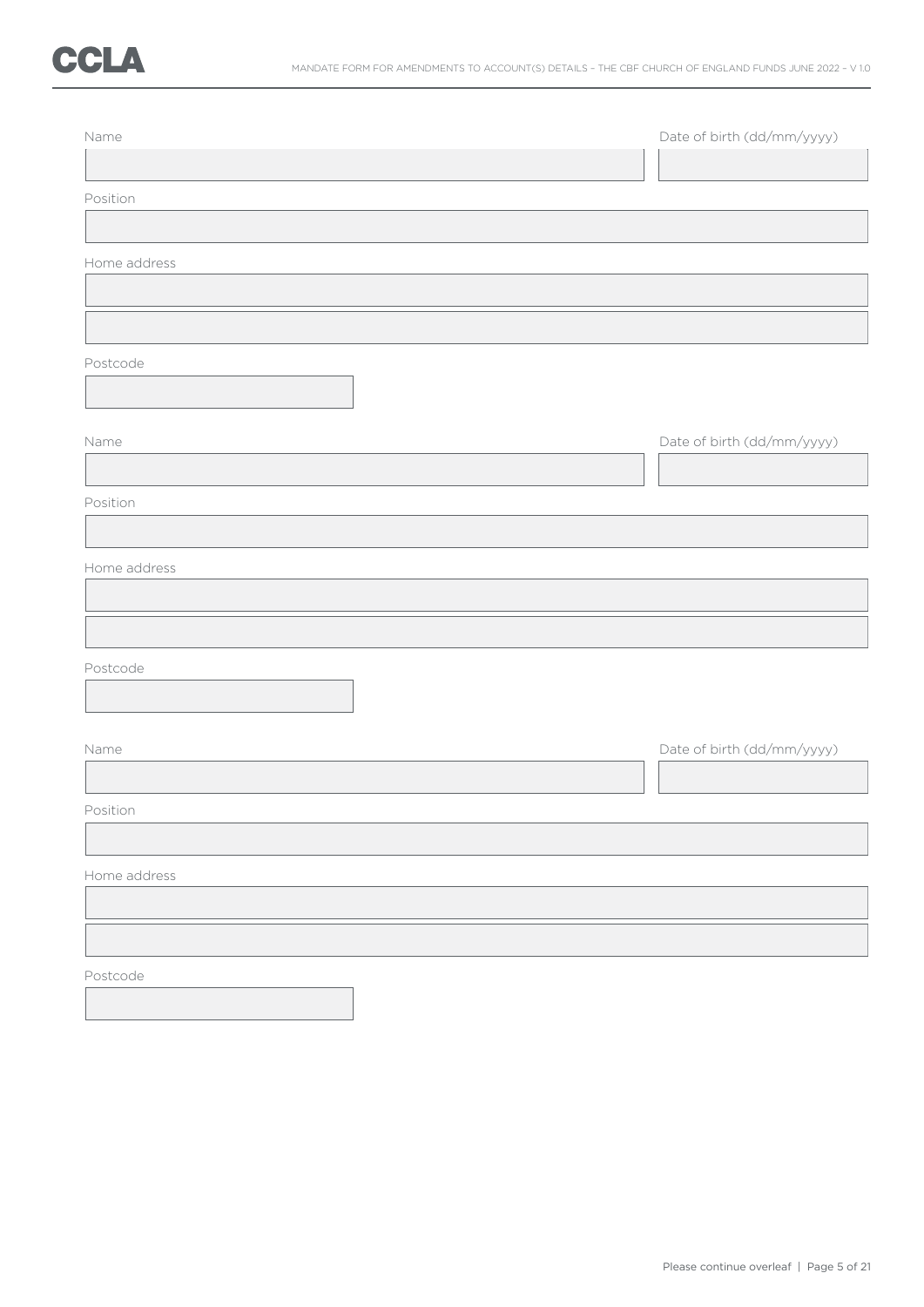| Name         | Date of birth (dd/mm/yyyy) |
|--------------|----------------------------|
| Position     |                            |
| Home address |                            |
|              |                            |
| Postcode     |                            |

#### *Please use the additional information section or a separate sheet if necessary.*

**2.5** Names of individuals who exercise control over the management of the charity/company **who are not trustees/executive directors** (e.g Head of Finance etc).

| Position     |                            |
|--------------|----------------------------|
|              |                            |
| Home address |                            |
|              |                            |
|              |                            |
|              |                            |
| Postcode     |                            |
|              |                            |
|              |                            |
| Name         | Date of birth (dd/mm/yyyy) |
|              |                            |
|              |                            |
| Position     |                            |
|              |                            |
| Home address |                            |
|              |                            |
|              |                            |
|              |                            |
| Postcode     |                            |
|              |                            |
|              |                            |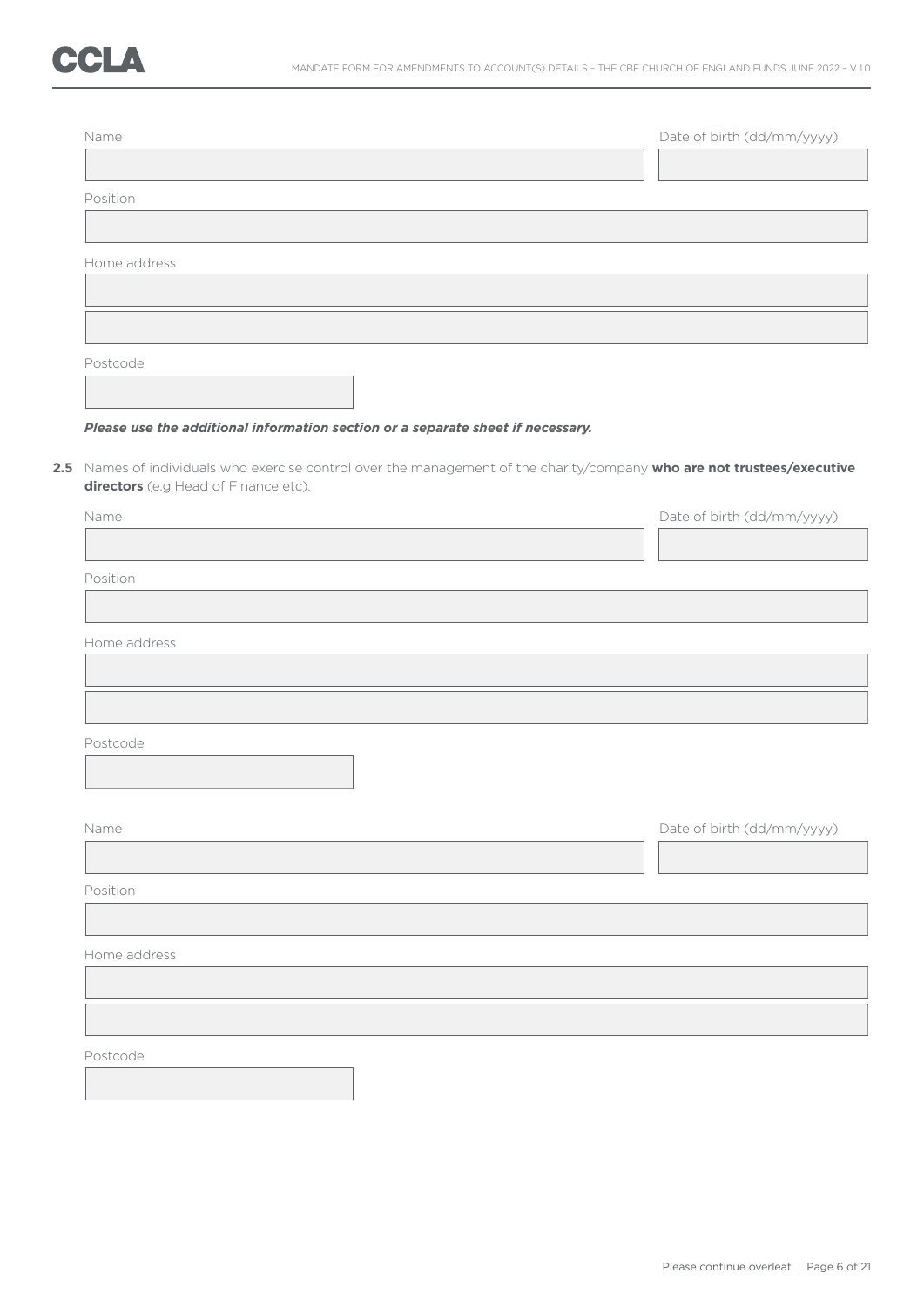

| Name         | Date of birth (dd/mm/yyyy) |
|--------------|----------------------------|
| Position     |                            |
|              |                            |
| Home address |                            |
|              |                            |
| Postcode     |                            |
| Name         | Date of birth (dd/mm/yyyy) |
| Position     |                            |
| Home address |                            |
|              |                            |
| Postcode     |                            |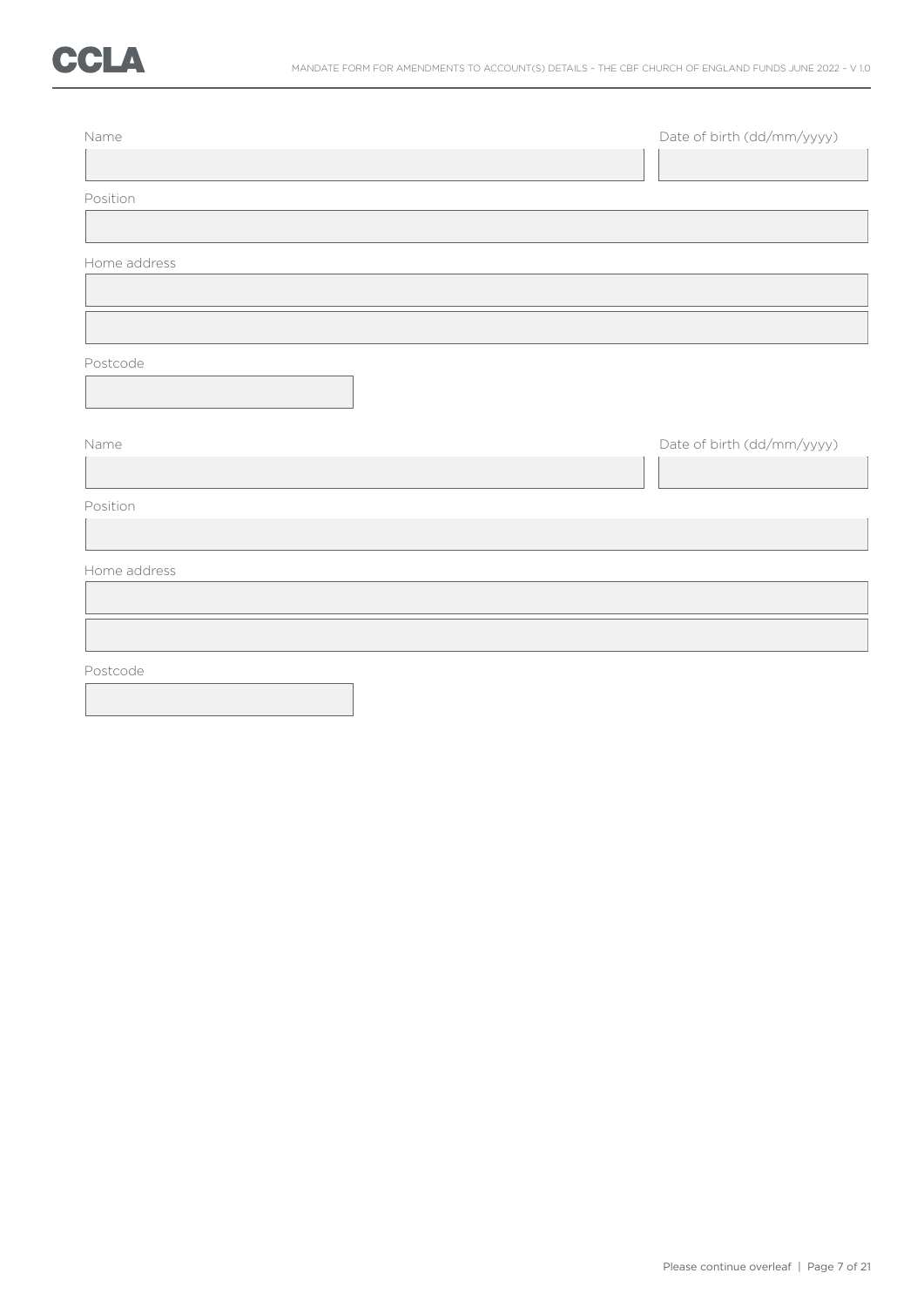### **Section 3: Trustees/executive directors' authorisation**

This section must be read, completed and signed by **a minimum of two trustees/executive directors who have the authority to act on behalf of the charity**. The trustees signing this section on behalf of a registered charity must be named on the Charity Commission register. Executive directors, such as CEOs, should be named as directors on the Companies House register.

#### **Please note that CCLA adheres to Charity Commission guidance that all accounts should be operated by at least two authorised signatories.**

#### **Anti-money laundering**

You may be asked to provide documentation to assist CCLA in verifying the identity of any individuals/entities referenced in this form in accordance with regulatory requirements. This is normally done using electronic means but occasionally extra documents may be required from you to complete this process.

#### **Declarations:**

We represent, warrant and undertake that:

- The charity remains eligible to invest in The CBF Church of England Funds and indemnifies CCLA against any liabilities arising out of its ineligibility.
- We have read and understood the contents of The CBF Church of England Fund Scheme Information and the Key Information Document for each fund we are invested in.
- We are authorised to act on behalf of the charity.
- All trustees/executive directors, persons with significant control/influence over the charity and holders of 25% or more of the shares of the company (stated in this form) are known to us.
- To the best of our knowledge none of our trustees or authorised signatories are Politically Exposed Persons ("an individual who is or has, at any time in the preceding year, been entrusted with prominent public functions, or an immediate family member, or a known close associate, of such a person"). This definition only applies to those holding such a position in a state outside the UK, or in a Community institution or an international body.
- We will notify CCLA of any subsequent changes to the authorising trustees/executive directors, correspondent and/or authorised signatories.
- If this mandate form is being authorised by a sole trustee/executive director, it is understood that this is only permitted where there are no other trustees/executive directors.
- The account(s) continue to be used to hold only charitable money.
- If the investing organisation ceases to be a charity we will inform CCLA immediately and disinvest.
- We understand that in the provision of this service, CCLA is executing transactions following our instruction and is not providing advice on the merits of transactions and in relation to which the rules on assessment of appropriateness and suitability do not apply. Consequently, investors do not benefit from the protection of the rules on assessing appropriateness and suitability provided within the FCA Regulations as defined in the Scheme Information.
- We should consult an intermediary if we require investment advice.
- The information contained in this form is true and accurate to the best of our knowledge and belief.

#### **Authorisation:**

We authorise you to:

- Conduct the account(s) as instructed in this mandate form.
- Accept faxed instructions that purport to be properly issued in accordance with this mandate form. We indemnify you against any costs or loss arising from your acting on such instructions.

#### **First trustee/executive director**

Name Signature Date (dd/mm/yyyy)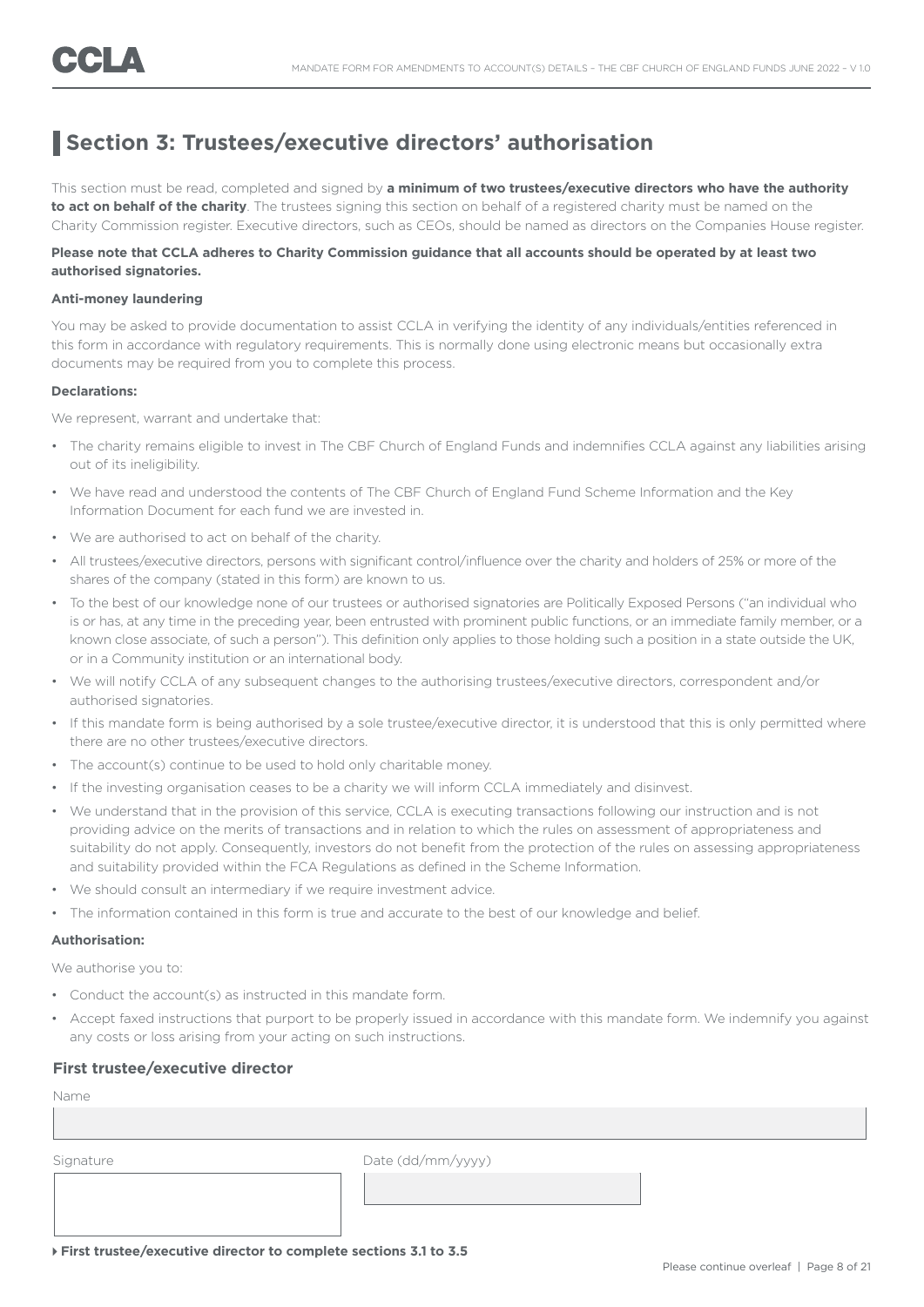|      | Second trustee/executive director                                                                                     |                                         |  |  |  |
|------|-----------------------------------------------------------------------------------------------------------------------|-----------------------------------------|--|--|--|
| Name |                                                                                                                       |                                         |  |  |  |
|      |                                                                                                                       |                                         |  |  |  |
|      | Signature                                                                                                             | Date (dd/mm/yyyy)                       |  |  |  |
|      |                                                                                                                       |                                         |  |  |  |
|      |                                                                                                                       |                                         |  |  |  |
|      | ▶ Second trustee/executive director to complete sections 3.6 to 3.10                                                  |                                         |  |  |  |
|      | 3.1 First trustee/executive director                                                                                  |                                         |  |  |  |
|      | Title                                                                                                                 | Forename                                |  |  |  |
|      |                                                                                                                       |                                         |  |  |  |
|      | Middle name                                                                                                           | Surname                                 |  |  |  |
|      |                                                                                                                       |                                         |  |  |  |
|      | Date of birth (dd/mm/yyyy)                                                                                            | Position                                |  |  |  |
|      |                                                                                                                       |                                         |  |  |  |
|      | Daytime telephone number                                                                                              |                                         |  |  |  |
|      |                                                                                                                       |                                         |  |  |  |
|      | Email address                                                                                                         |                                         |  |  |  |
|      |                                                                                                                       |                                         |  |  |  |
|      | I agree to CCLA retaining my email information until I request otherwise, on the understanding that my data will only |                                         |  |  |  |
|      | be used according to terms stated on page 21 and will be held securely.                                               |                                         |  |  |  |
|      | Home address                                                                                                          |                                         |  |  |  |
|      |                                                                                                                       |                                         |  |  |  |
|      |                                                                                                                       |                                         |  |  |  |
|      | Postcode                                                                                                              | Date moved to this address (dd/mm/yyyy) |  |  |  |
|      |                                                                                                                       |                                         |  |  |  |

Postcode Date moved to this address (dd/mm/yyyy)

**3.2** Will you be the correspondent? Please note that all correspondence will be sent to you.

Yes **Please go to 3.3** No **Please go to 3.4** 

**3.3** Please tick here if you are the correspondent and wish for correspondence to be sent to the charity's office address (see section 1.8).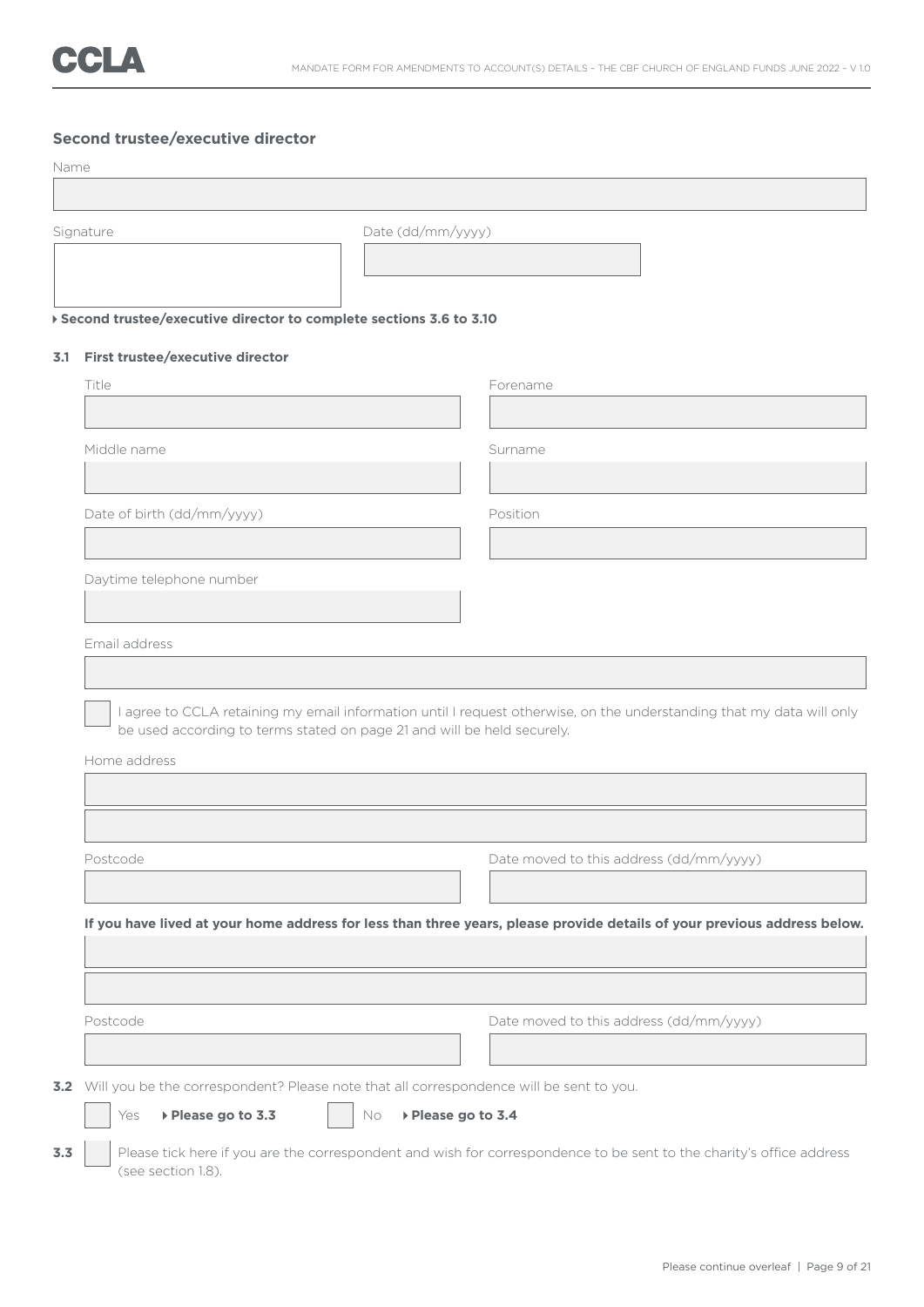

|     | 3.4 Will you be an authorised signatory?                                                                  |                                                                                                                                    |
|-----|-----------------------------------------------------------------------------------------------------------|------------------------------------------------------------------------------------------------------------------------------------|
|     | Yes<br>No                                                                                                 |                                                                                                                                    |
|     | Date (dd/mm/yyyy)<br>Signature                                                                            |                                                                                                                                    |
|     |                                                                                                           |                                                                                                                                    |
|     |                                                                                                           |                                                                                                                                    |
|     |                                                                                                           | I confirm that to the best of my knowledge all of the above information that I have provided is correct as at the date of signing. |
|     |                                                                                                           |                                                                                                                                    |
| 3.5 | Please tick here if you do not want to receive information on CCLA's other products and services by post. |                                                                                                                                    |
|     | 3.6 Second trustee/executive director                                                                     |                                                                                                                                    |
|     | Title                                                                                                     | Forename                                                                                                                           |
|     |                                                                                                           |                                                                                                                                    |
|     | Middle name                                                                                               | Surname                                                                                                                            |
|     |                                                                                                           |                                                                                                                                    |
|     | Date of birth (dd/mm/yyyy)                                                                                | Position                                                                                                                           |
|     |                                                                                                           |                                                                                                                                    |
|     |                                                                                                           |                                                                                                                                    |
|     | Daytime telephone number                                                                                  |                                                                                                                                    |
|     |                                                                                                           |                                                                                                                                    |
|     | Email address                                                                                             |                                                                                                                                    |
|     |                                                                                                           |                                                                                                                                    |
|     | be used according to terms stated on page 21 and will be held securely.                                   | I agree to CCLA retaining my email information until I request otherwise, on the understanding that my data will only              |
|     | Home address                                                                                              |                                                                                                                                    |
|     |                                                                                                           |                                                                                                                                    |
|     |                                                                                                           |                                                                                                                                    |
|     |                                                                                                           |                                                                                                                                    |
|     | Postcode                                                                                                  | Date moved to this address (dd/mm/yyyy)                                                                                            |
|     |                                                                                                           |                                                                                                                                    |
|     |                                                                                                           | If you have lived at your home address for less than three years, please provide details of your previous address below.           |
|     |                                                                                                           |                                                                                                                                    |
|     |                                                                                                           |                                                                                                                                    |
|     | Postcode                                                                                                  | Date moved to this address (dd/mm/yyyy)                                                                                            |
|     |                                                                                                           |                                                                                                                                    |
| 3.7 | Will you be the correspondent? Please note that all correspondence will be sent to you.                   |                                                                                                                                    |
|     | ▶ Please go to 3.9<br>▶ Please go to 3.8<br>Yes<br>No.                                                    |                                                                                                                                    |
| 3.8 |                                                                                                           | Please tick here if you are the correspondent and wish for correspondence to be sent to the charity's office address               |
|     | (see section 1.8).                                                                                        |                                                                                                                                    |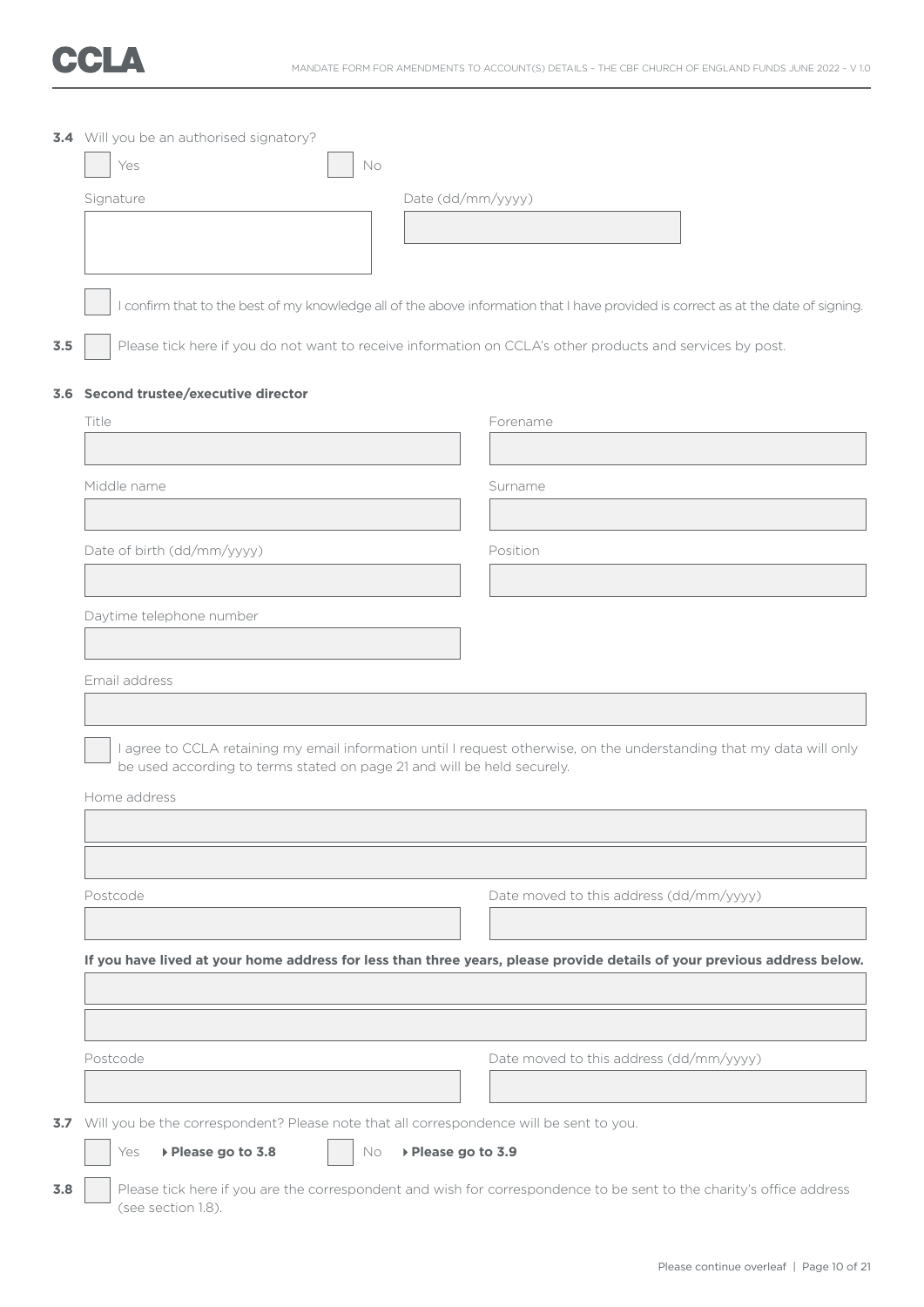

| 3.9  | Will you be an authorised signatory?<br>No.<br>Yes |                                                                                                                                  |
|------|----------------------------------------------------|----------------------------------------------------------------------------------------------------------------------------------|
|      | Signature                                          | Date (dd/mm/yyyy)                                                                                                                |
|      |                                                    | confirm that to the best of my knowledge all of the above information that I have provided is correct as at the date of signing. |
| 3.10 |                                                    | Please tick here if you do not want to receive information on CCLA's other products and services by post.                        |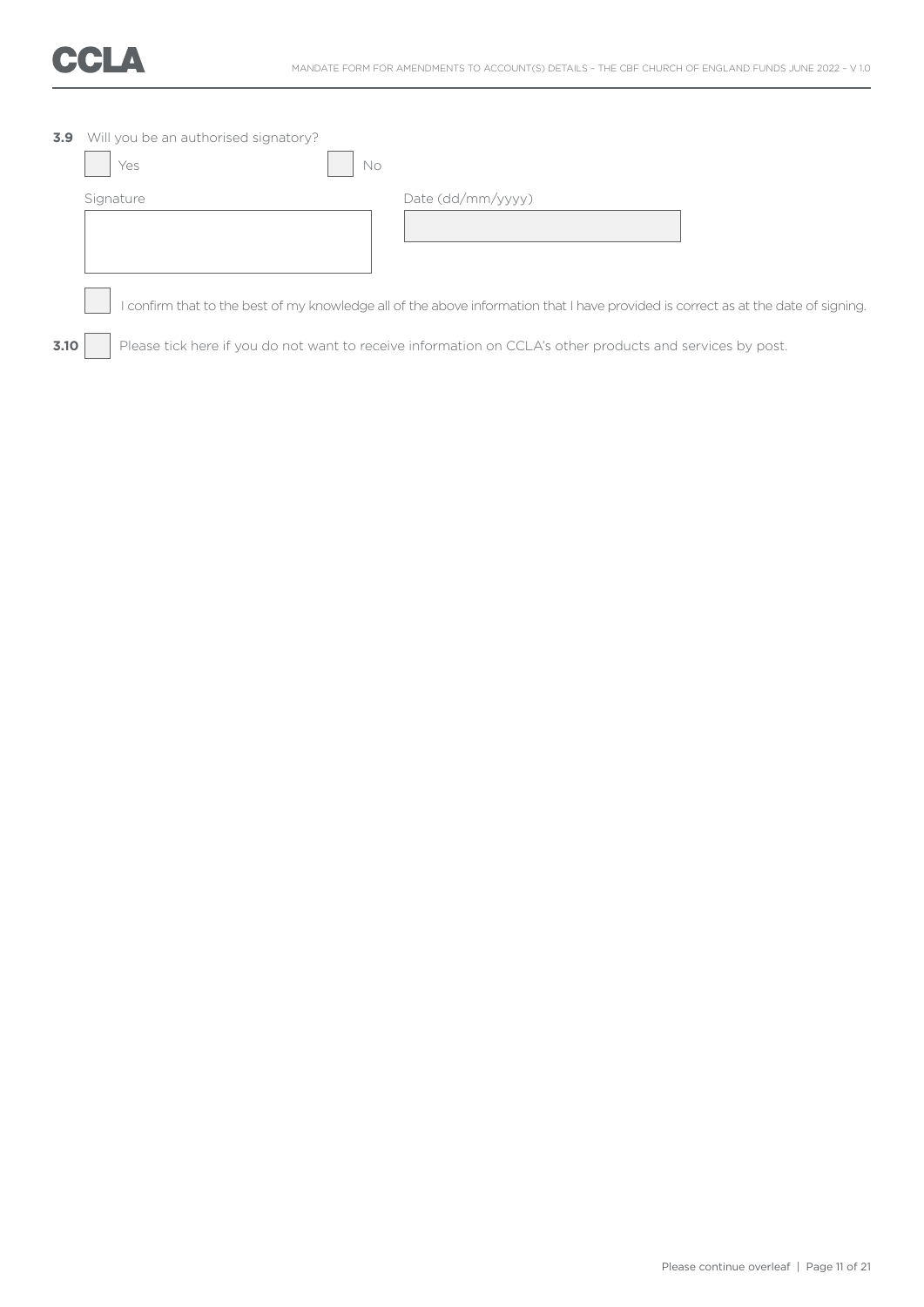## **Section 4: Correspondent (to whom all correspondence will be sent)**

**4.1** Only complete this section if the correspondent has not completed section 3.

| Title                                                                                                         | Forename                                                                                                                 |
|---------------------------------------------------------------------------------------------------------------|--------------------------------------------------------------------------------------------------------------------------|
|                                                                                                               |                                                                                                                          |
| Middle name                                                                                                   | Surname                                                                                                                  |
|                                                                                                               |                                                                                                                          |
| Date of birth (dd/mm/yyyy)                                                                                    | Position                                                                                                                 |
|                                                                                                               |                                                                                                                          |
| Daytime telephone number                                                                                      |                                                                                                                          |
|                                                                                                               |                                                                                                                          |
| Email address                                                                                                 |                                                                                                                          |
|                                                                                                               |                                                                                                                          |
|                                                                                                               | I agree to CCLA retaining my email information until I request otherwise, on the understanding that my data will only    |
| be used according to terms stated on page 21 and will be held securely.                                       |                                                                                                                          |
| Home address                                                                                                  |                                                                                                                          |
|                                                                                                               |                                                                                                                          |
|                                                                                                               |                                                                                                                          |
| Postcode                                                                                                      | Date moved to this address (dd/mm/yyyy)                                                                                  |
|                                                                                                               |                                                                                                                          |
| Signature                                                                                                     | Date (dd/mm/yyyy)                                                                                                        |
|                                                                                                               |                                                                                                                          |
|                                                                                                               |                                                                                                                          |
|                                                                                                               |                                                                                                                          |
| of signing.                                                                                                   | I confirm that to the best of my knowledge all of the above information that I have provided is correct as at the date   |
| Will you be an authorised signatory?                                                                          |                                                                                                                          |
| ▶ Please complete the address fields below<br>Yes                                                             | ▶ Please go to 4.3<br>No.                                                                                                |
|                                                                                                               | If you have lived at your home address for less than three years, please provide details of your previous address below. |
|                                                                                                               |                                                                                                                          |
|                                                                                                               |                                                                                                                          |
| Postcode                                                                                                      | Date moved to this address (dd/mm/yyyy)                                                                                  |
|                                                                                                               |                                                                                                                          |
|                                                                                                               |                                                                                                                          |
| Please tick here if you wish for correspondence to be sent to the charity's office address (see section 1.8). |                                                                                                                          |
|                                                                                                               |                                                                                                                          |
|                                                                                                               |                                                                                                                          |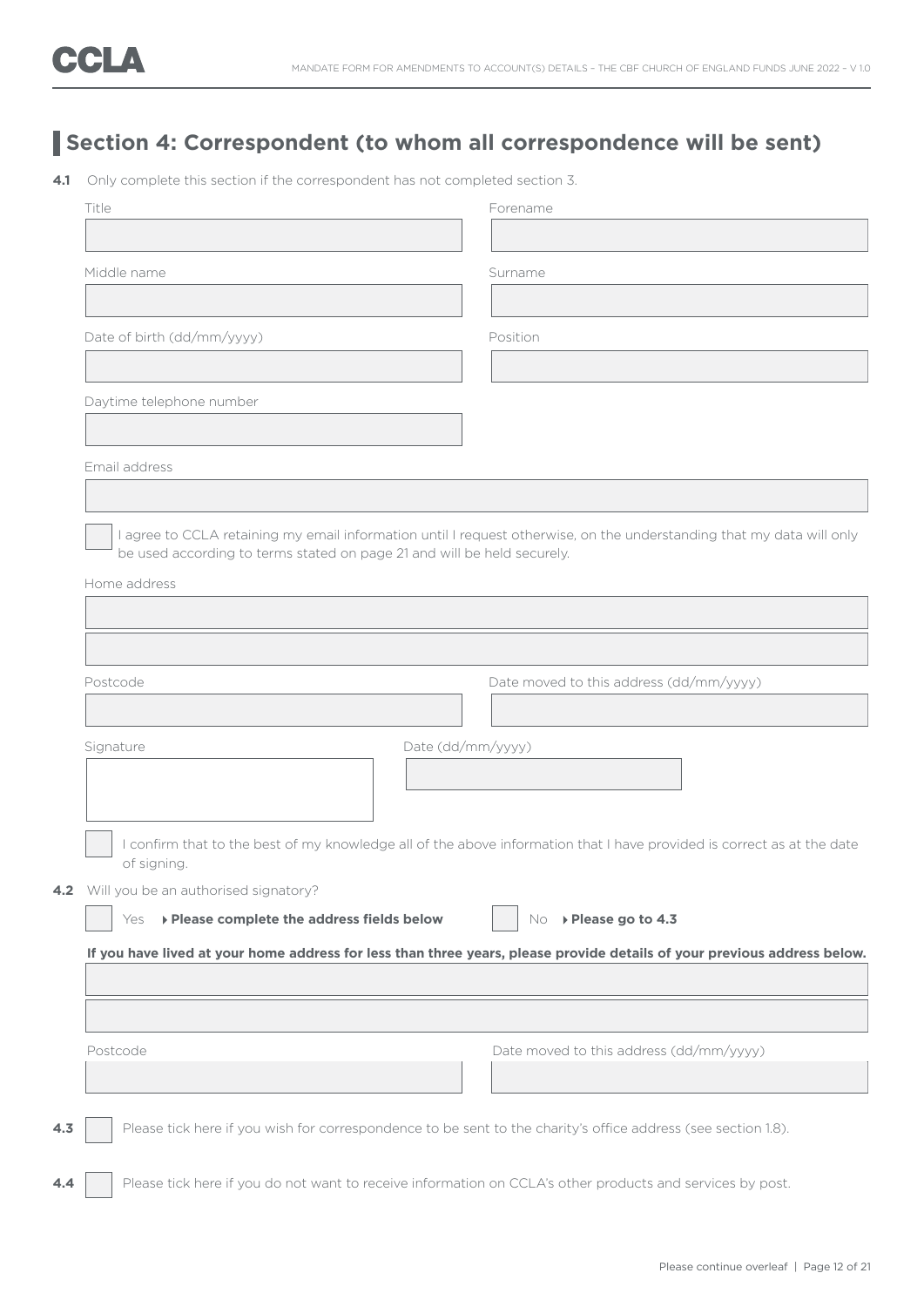## **Section 5: Additional authorised signatories**

**Please photocopy pages of section 5 if you require more than two additional signatories.**

#### **5.1 Additional authorised signatory**

|                            | Forename                                                                                                                                      |
|----------------------------|-----------------------------------------------------------------------------------------------------------------------------------------------|
|                            |                                                                                                                                               |
| Middle name                | Surname                                                                                                                                       |
|                            |                                                                                                                                               |
| Date of birth (dd/mm/yyyy) | Position                                                                                                                                      |
|                            |                                                                                                                                               |
| Daytime telephone number   |                                                                                                                                               |
|                            |                                                                                                                                               |
| Email address              |                                                                                                                                               |
|                            |                                                                                                                                               |
| Home address               |                                                                                                                                               |
|                            |                                                                                                                                               |
| Postcode                   | Date moved to this address (dd/mm/yyyy)                                                                                                       |
|                            |                                                                                                                                               |
|                            |                                                                                                                                               |
|                            |                                                                                                                                               |
|                            |                                                                                                                                               |
|                            | Date moved to this address (dd/mm/yyyy)                                                                                                       |
|                            |                                                                                                                                               |
| Postcode<br>Signature      | If you have lived at your home address for less than three years, please provide details of your previous address below.<br>Date (dd/mm/yyyy) |
|                            | I confirm that to the best of my knowledge all of the above information that I have provided is correct as at the date of signing.            |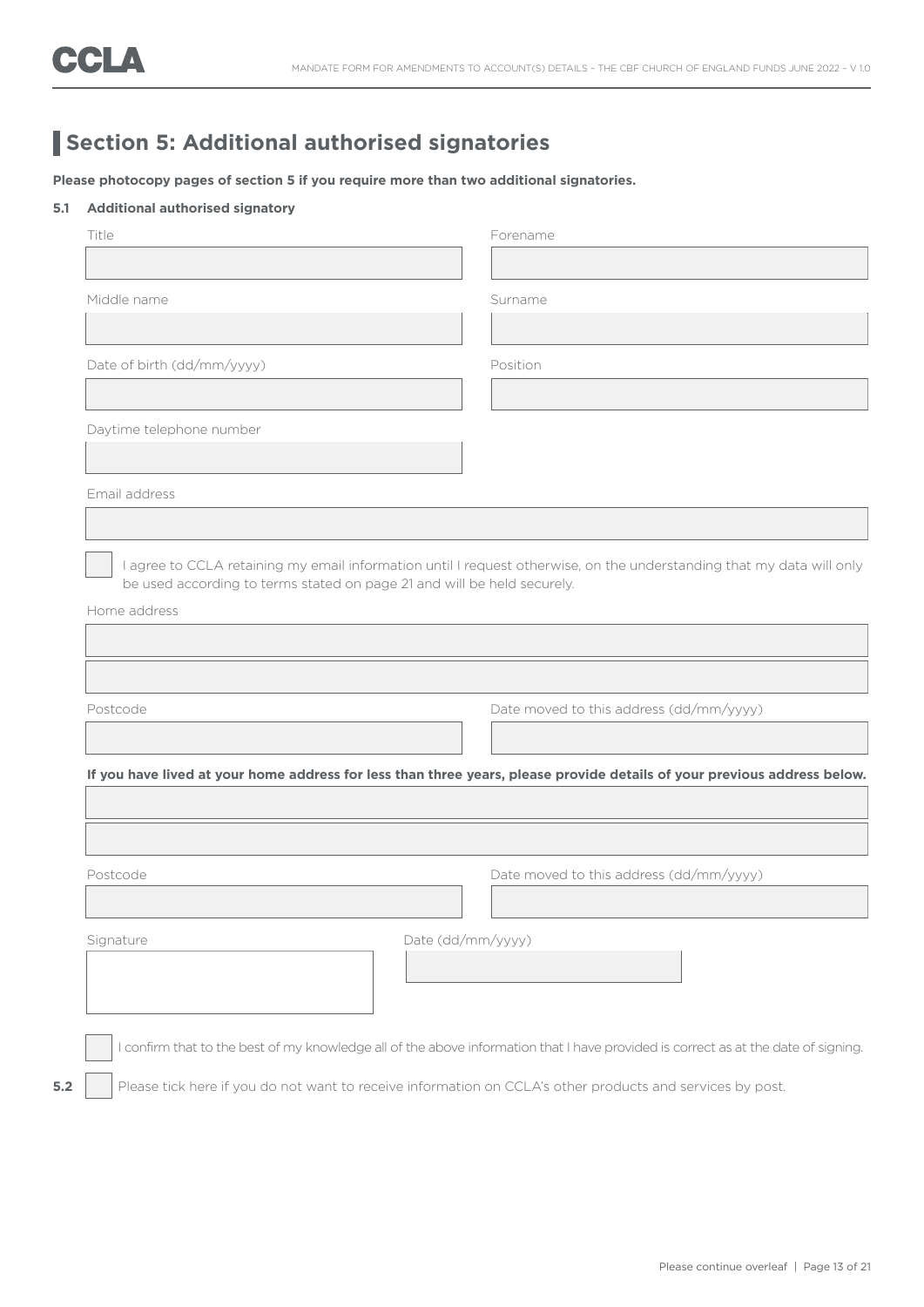#### **5.3 Additional authorised signatory**

|                            |                                                                         | Forename                                                                                                                           |
|----------------------------|-------------------------------------------------------------------------|------------------------------------------------------------------------------------------------------------------------------------|
| Middle name                |                                                                         | Surname                                                                                                                            |
|                            |                                                                         |                                                                                                                                    |
| Date of birth (dd/mm/yyyy) |                                                                         | Position                                                                                                                           |
|                            |                                                                         |                                                                                                                                    |
| Daytime telephone number   |                                                                         |                                                                                                                                    |
| Email address              |                                                                         |                                                                                                                                    |
|                            |                                                                         |                                                                                                                                    |
| Home address               | be used according to terms stated on page 21 and will be held securely. | I agree to CCLA retaining my email information until I request otherwise, on the understanding that my data will only              |
|                            |                                                                         |                                                                                                                                    |
|                            |                                                                         |                                                                                                                                    |
|                            |                                                                         |                                                                                                                                    |
| Postcode                   |                                                                         | Date moved to this address (dd/mm/yyyy)                                                                                            |
|                            |                                                                         |                                                                                                                                    |
|                            |                                                                         | If you have lived at your home address for less than three years, please provide details of your previous address below.           |
|                            |                                                                         |                                                                                                                                    |
| Postcode                   |                                                                         | Date moved to this address (dd/mm/yyyy)                                                                                            |
|                            |                                                                         |                                                                                                                                    |
| Signature                  | Date (dd/mm/yyyy)                                                       |                                                                                                                                    |
|                            |                                                                         |                                                                                                                                    |
|                            |                                                                         | I confirm that to the best of my knowledge all of the above information that I have provided is correct as at the date of signing. |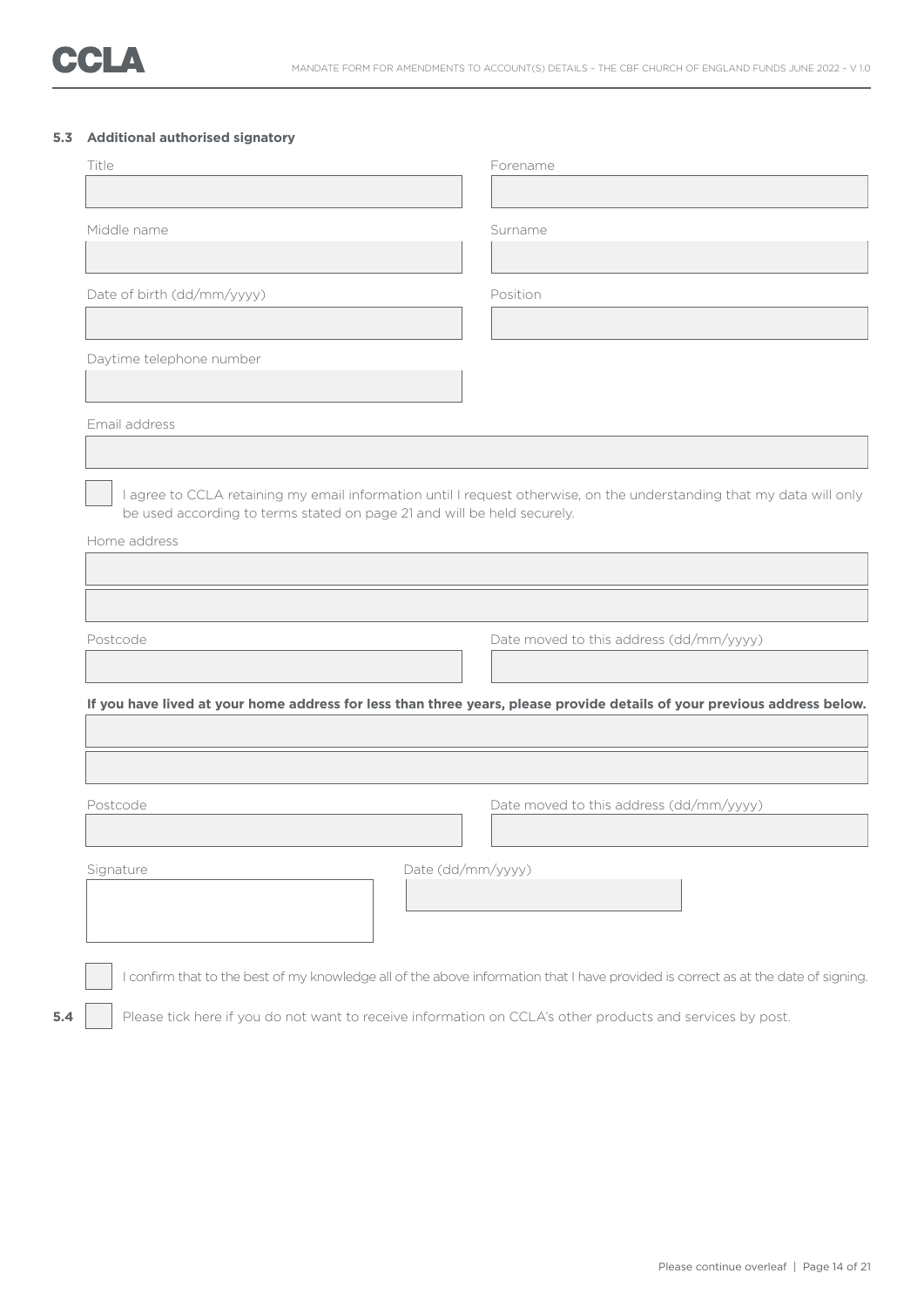## **Section 6: Changing the subtitle of your account(s)**

**6.1** Do you wish to add or change the subtitle of any of your CBF Church of England Fund account(s) mentioned in 1.2?

| Yes            | No | ▶ Please go to section 7 |
|----------------|----|--------------------------|
| Account number |    | New subtitle             |
|                |    |                          |
| Account number |    | New subtitle             |
|                |    |                          |
| Account number |    | New subtitle             |
|                |    |                          |
| Account number |    | New subtitle             |
|                |    |                          |
| Account number |    | New subtitle             |
|                |    |                          |
| Account number |    | New subtitle             |
|                |    |                          |
| Account number |    | New subtitle             |
|                |    |                          |
| Account number |    | New subtitle             |
|                |    |                          |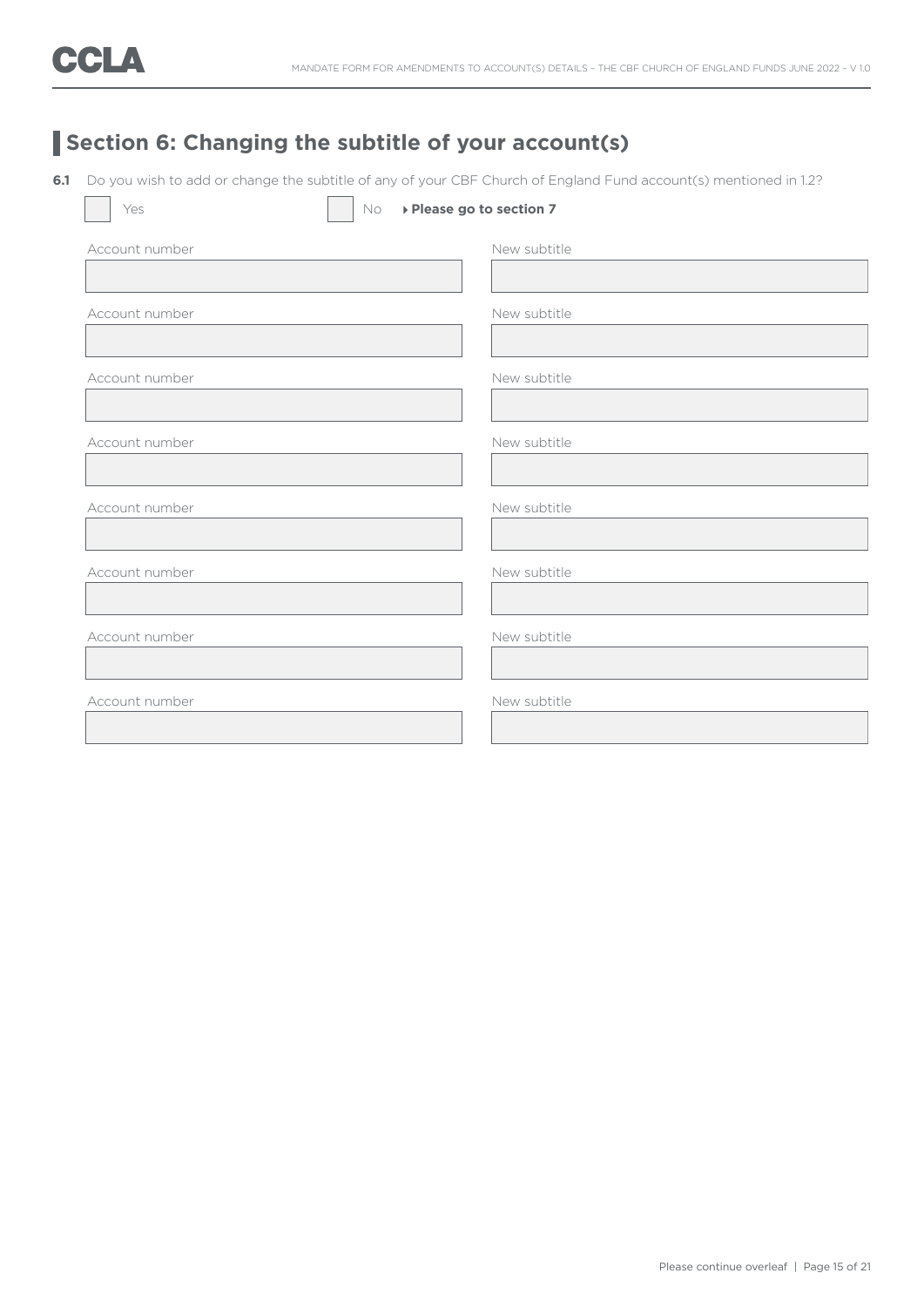| 7.1 | Do you wish to change your income payment instructions?                                                                                                                                                                                  |   |
|-----|------------------------------------------------------------------------------------------------------------------------------------------------------------------------------------------------------------------------------------------|---|
|     | Yes > Please go to 7.2 and/or 7.3 and/or 7.4<br>$No \rightarrow$ Please go to section 8                                                                                                                                                  |   |
| 7.2 | For The CBF Church of England Deposit Fund accounts only                                                                                                                                                                                 |   |
|     | Please tick one option                                                                                                                                                                                                                   |   |
|     | Add income to the balance of this account(s)                                                                                                                                                                                             |   |
|     | <b>OR</b>                                                                                                                                                                                                                                |   |
|     | Pay income to another CBF Church of England Deposit Fund account                                                                                                                                                                         |   |
|     |                                                                                                                                                                                                                                          | D |
|     | <b>OR</b>                                                                                                                                                                                                                                |   |
|     | Pay income to the nominated bank account (in section 8)                                                                                                                                                                                  |   |
| 7.3 | For The CBF Church of England Investment Fund, The CBF Church of England Fixed Interest Securities Fund, The CBF<br>Church of England Global Equity Income Fund and The CBF Church of England UK Equity Fund Income Share accounts only. |   |
|     | Please tick one option                                                                                                                                                                                                                   |   |
|     | Pay income to The CBF Church of England Deposit Fund account                                                                                                                                                                             |   |
|     |                                                                                                                                                                                                                                          | D |
|     | <b>OR</b>                                                                                                                                                                                                                                |   |
|     | Pay income to the nominated bank account (in section 8)                                                                                                                                                                                  |   |
| 7.4 | For The CBF Church of England Property Fund Income Share accounts only.                                                                                                                                                                  |   |
|     | Please tick one option                                                                                                                                                                                                                   |   |
|     | Reinvest income                                                                                                                                                                                                                          |   |
|     | <b>OR</b>                                                                                                                                                                                                                                |   |
|     | Pay income to The CBF Church of England Deposit Fund account                                                                                                                                                                             |   |
|     |                                                                                                                                                                                                                                          | D |
|     |                                                                                                                                                                                                                                          |   |
|     | <b>OR</b>                                                                                                                                                                                                                                |   |
|     | Pay income to the nominated bank account (in section 8)                                                                                                                                                                                  |   |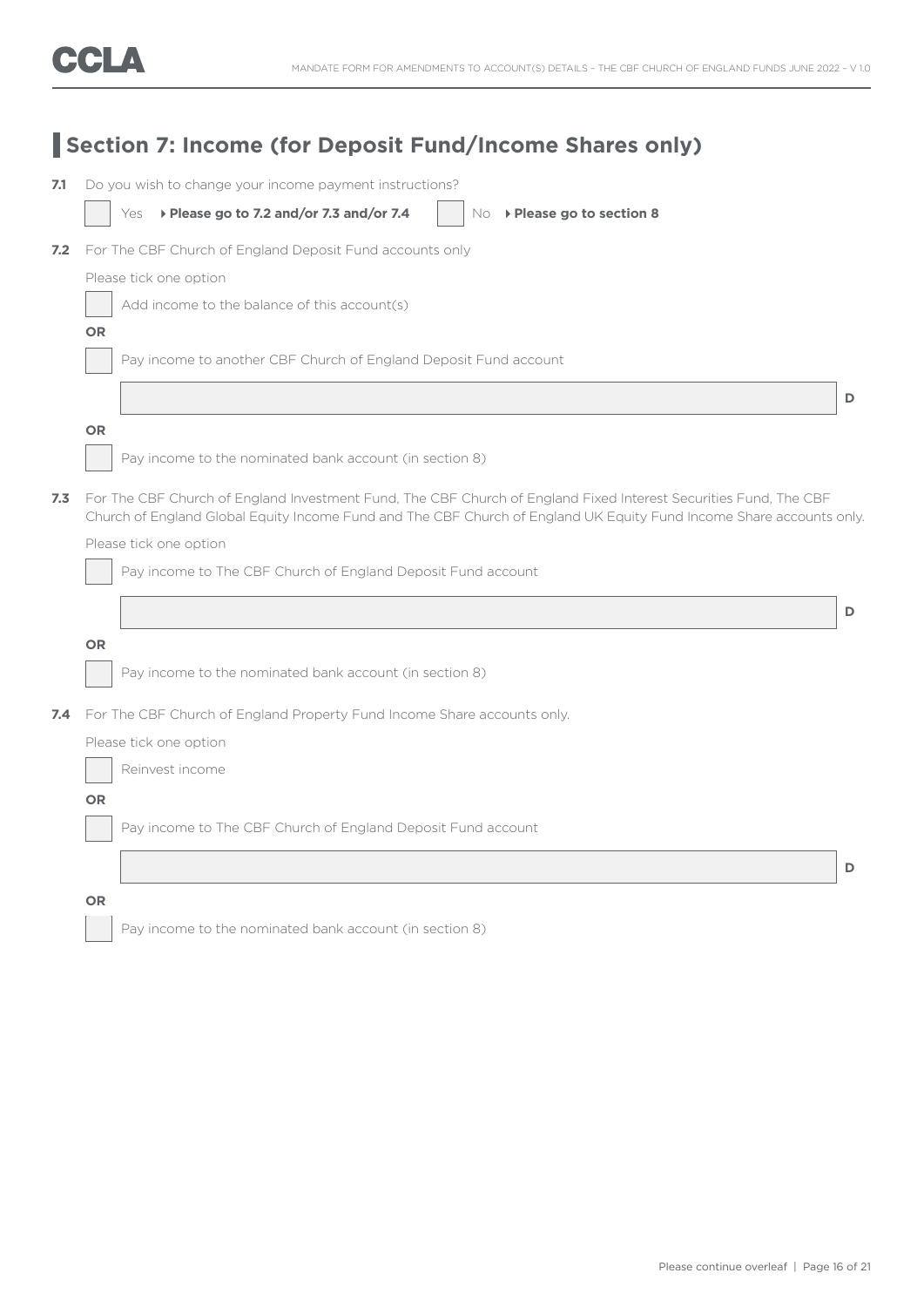### **Section 8: Nominated bank details**

**Important information: Payments may only be made to a bank account in the charity's name. Please see section 11 for the acceptable documents required to verify the bank account. Subscription payments must originate from the nominated bank account.**

8.1 Do you wish to change the nominated bank account details?

| Yes                                        | No. | ▶ Please go to section 9 |
|--------------------------------------------|-----|--------------------------|
| Bank/building society name                 |     |                          |
|                                            |     |                          |
| Account name                               |     |                          |
|                                            |     |                          |
| Sort code                                  |     | Account number           |
|                                            |     |                          |
| Building society reference (if applicable) |     |                          |
|                                            |     |                          |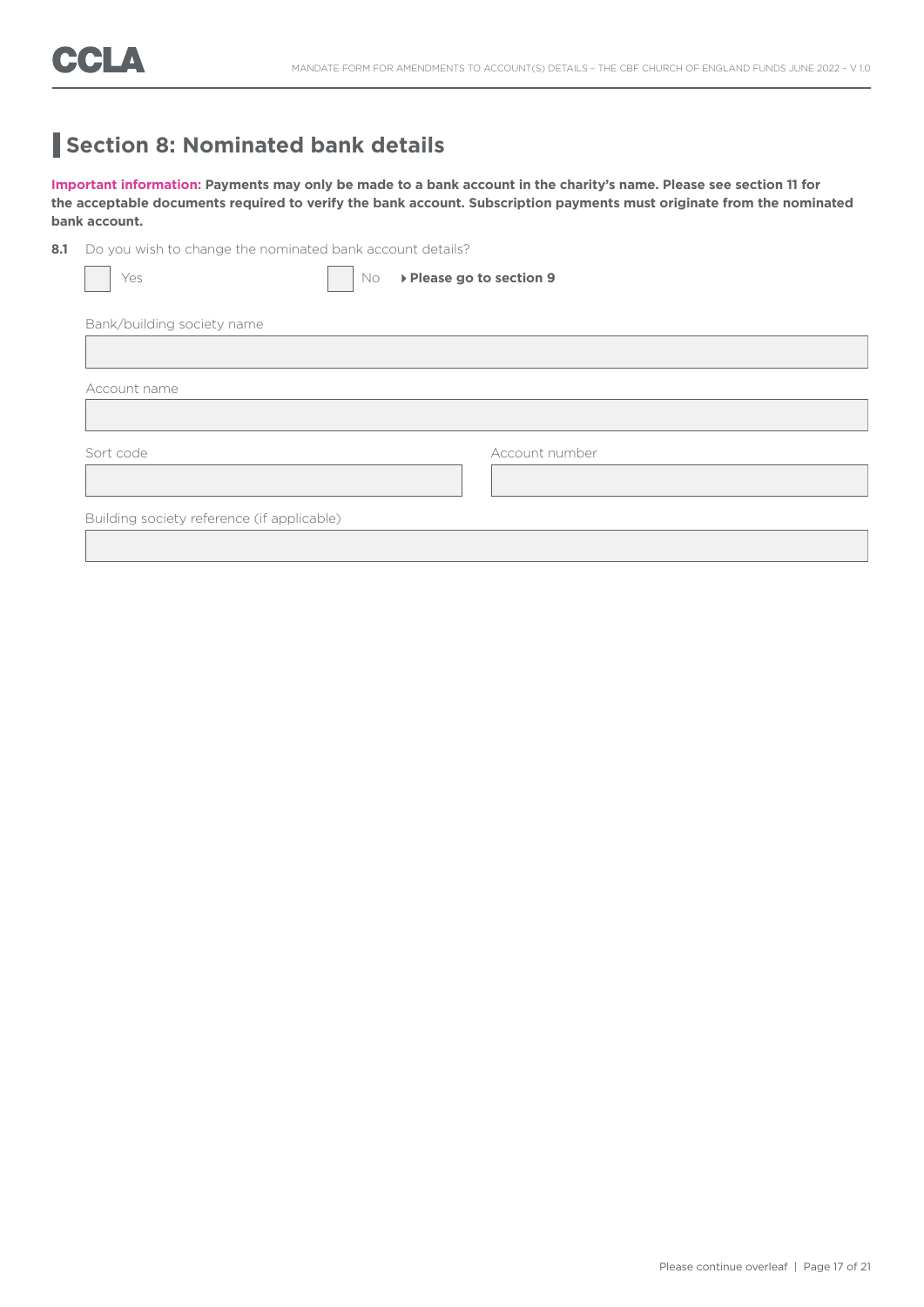## **Section 9: Additional information**

**Please use this section to disclose any additional information or support requirements.**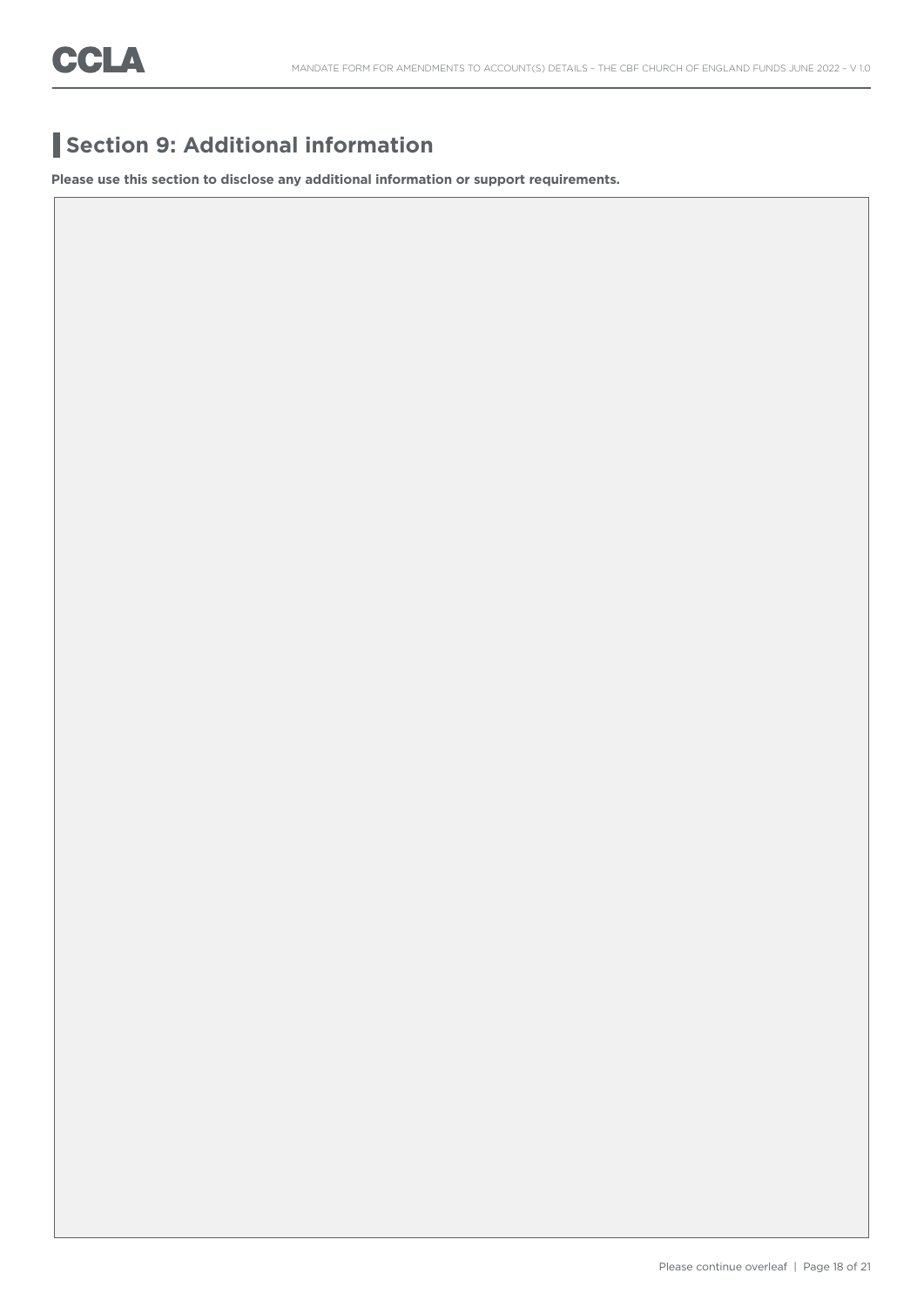### **Section 10: Email instructions authority**

Instructions on a CCLA form, sent by email to us as a PDF, and signed in accordance with the account mandate, can be accepted if we have the relevant email instructions authority.

Please complete this section if you would like us to accept instructions by email.

**Important information: A PDF version of a CCLA form attached to your email is your instruction to us and should be sent to correspondence@ccla.co.uk. Do not send the original documentation in the post and do not resend the email and/or the attachment as your instruction may be processed again. This mailbox will automatically upload the PDF for processing so any additional information contained in the body of the email will not be seen. If you have any additional information about the instruction, please send your email and PDF to clientservices@ccla.co.uk.**

#### **Authority to accept email instructions**

In consideration of CCLA agreeing to accept from us, notwithstanding the terms of the relevant mandate, from time to time instructions purporting to come from us in the form of email instructions in relation to our account(s), we confirm and accept that CCLA does not accept responsibility for, and we will not seek to hold CCLA liable for any actions, proceedings, claims, losses, damage, costs and expenses that may be suffered or incurred as a result of CCLA accepting, or acting upon, instructions that CCLA reasonably believes have come from us, or have been given on our behalf. We accept responsibility for any losses or costs that might be incurred as a result of the cancellation of any purchase or sale of shares carried out as a result of CCLA accepting, or acting upon, instructions that CCLA reasonably believes have come from us or have been given on our behalf.

#### **Authorisation**

Authorised signatory name

Signature Date (dd/mm/yyyy)

Authorised signatory name

Signature Date (dd/mm/yyyy)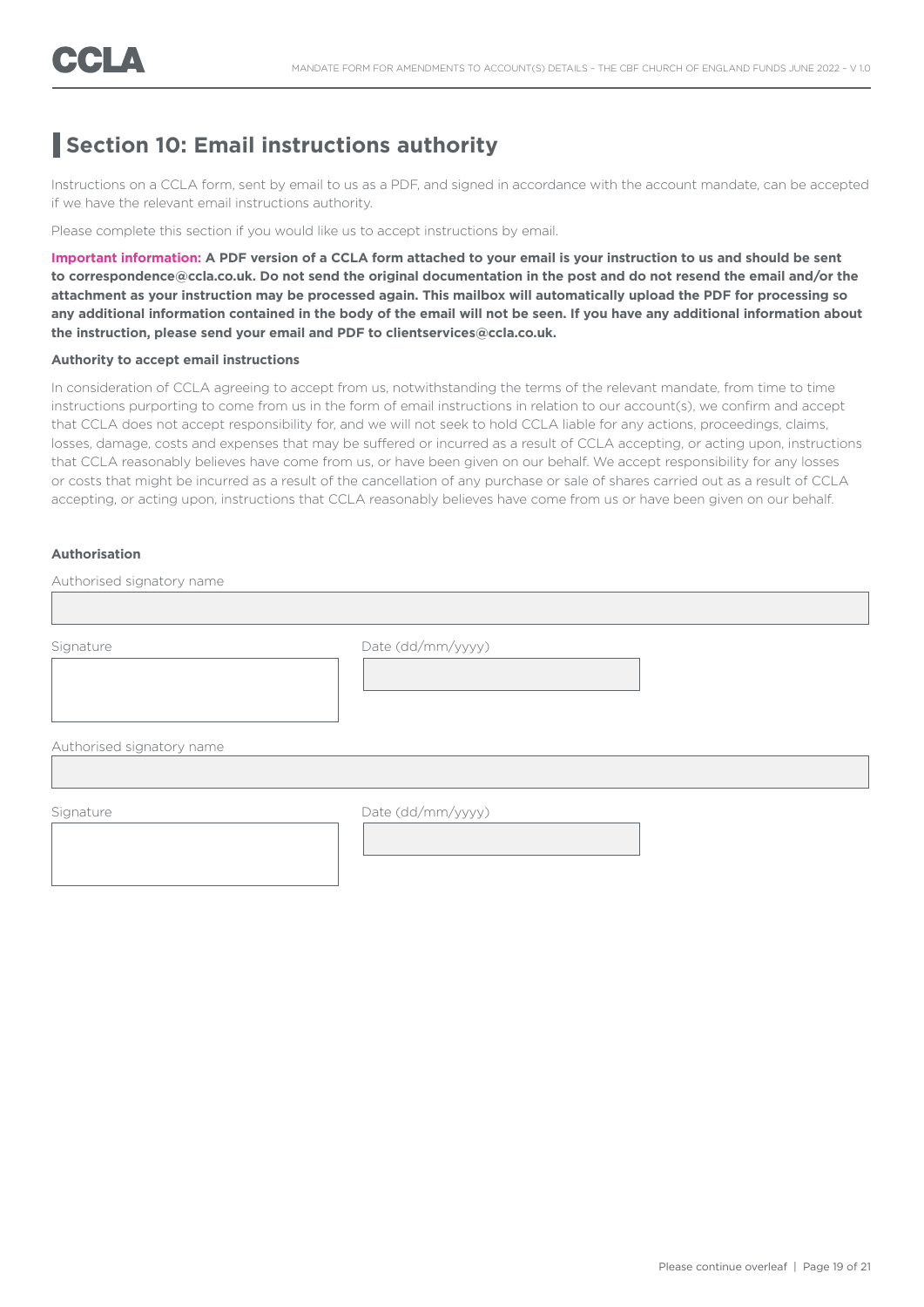### **Section 11: Check list and documentation required**

#### **PLEASE TICK TO CONFIRM ALL OF THE DOCUMENTS ARE ENCLOSED.**

If you have provided us with new bank account details under section 8, please return the form with one of the following:

- an original paying-in slip
- an original cheque marked 'void'
- A certified copy of a bank statement

 If you are sending a certified copy of a bank statement, the certification must be carried out by one of the following listed below:

- Representative of an FCA or EU equivalent regulated firm (e.g. bank manager)
- Solicitor/lawyer
- Chartered accountant
- Notary
- Minister of religion
- Director of a VAT registered charity
- Officer of the British Armed Forces
- Government department official
- Official of an overseas embassy, consulate or high commission
- Any CCLA Investment Management Limited employee

#### **The professional certifying the bank statement should:**

- **• be a different person from anyone named on the form**
- **• not be related, in a relationship or living at the same address to any person named on the form**
- **• write 'Certified to be a true copy of the original seen by me' on the document**
- **• sign and date the document**
- **• print their name under the signature and add their occupation, address and telephone number.**

 If your charity is not registered with the Charity Commission for England and Wales, please attach a copy of the minutes of a recent trustee meeting for the purpose of confirming the relationship of the authorising trustee(s) to your charity. The minutes should not be any older than 12 months and the authorising trustees/executive directors as indicated in section 3 should be named in the minutes.

If your organisation is not a church council or the charity is not required to be registered with the Charity Commission, please supply a copy of correspondence from HM Revenue & Customs stating charitable status. The correspondence must show the charity's name, address and the HM Revenue & Customs reference number. If this is not the case, an explanation must be provided in section 9.

 If your charity is registered with the Charity Commission for England and Wales the authorising trustees that have signed in section 3 must appear on the register.

 For the trustees who have authorised this mandate form and the authorised signatories appointed **who reside outside of the United Kingdom**, please attach the following evidence so we may verify your identity:

- Certified copy of passport photo page or certified copy of driving licence *and*
- Certified copy of utility bill (not more than three months old)

 Certification must be carried out by one of the following: a representative of an FCA or EU equivalent regulated firm, a solicitor/lawyer, a chartered accountant, a notary, a minister of religion, a director of a VAT registered charity, an officer of the British Armed Forces, a government department official or an official of an overseas embassy, consulate or high commission or any CCLA Investment Management Limited employee.

 The certification must include the words **'Certified to be a true copy of the original seen by me'**. The professional should be a different person, not be related, in a relationship or living at the same address to anyone named on the mandate form and should sign, date, print their name under the signature and add their occupation, address and telephone number, all in BLOCK CAPITALS and in English.